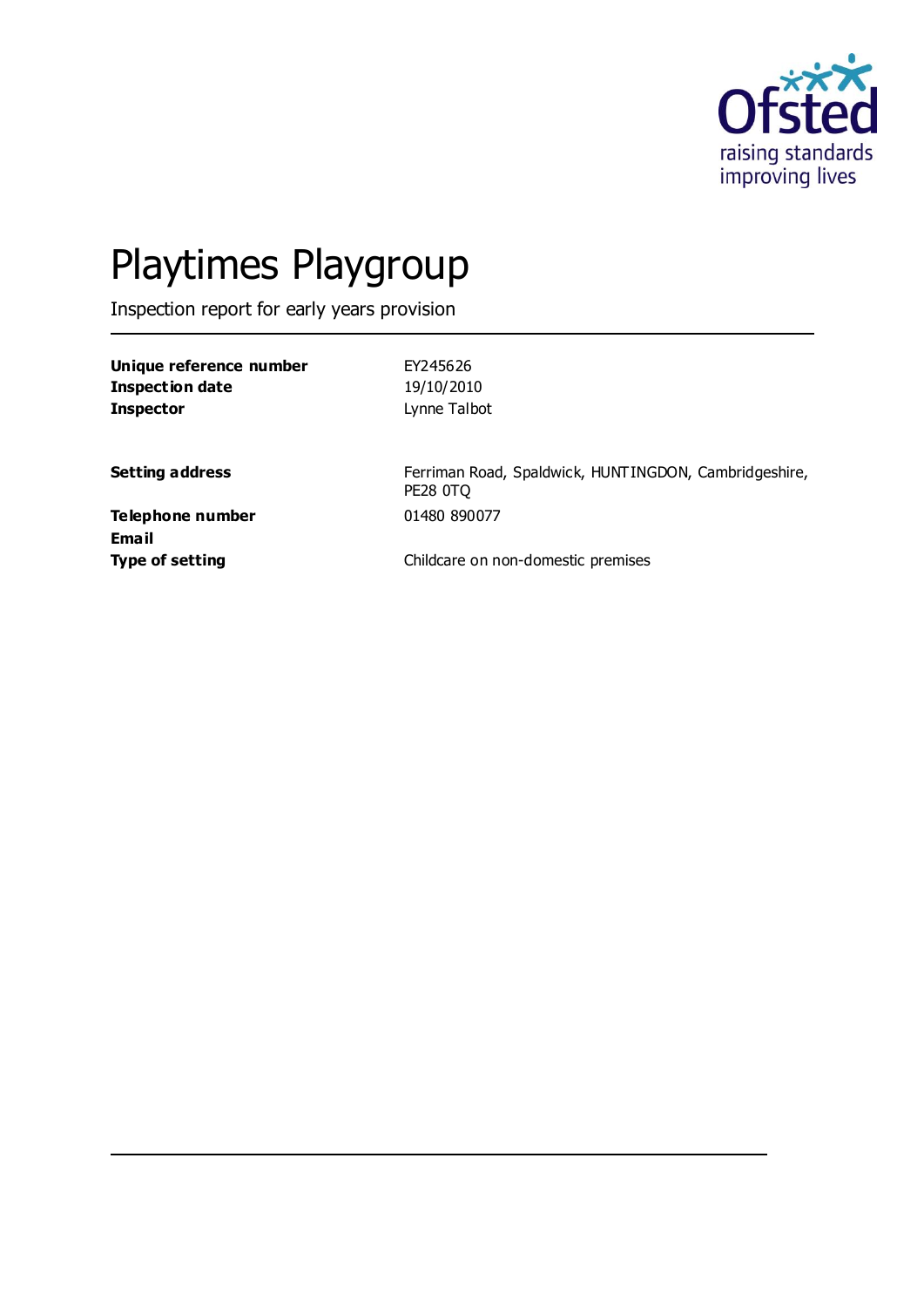The Office for Standards in Education, Children's Services and Skills (Ofsted) regulates and inspects to achieve excellence in the care of children and young people, and in education and skills for learners of all ages. It regulates and inspects childcare and children's social care, and inspects the Children and Family Court Advisory Support Service (Cafcass), schools, colleges, initial teacher training, work-based learning and skills training, adult and community learning, and education and training in prisons and other secure establishments. It assesses council children's services, and inspects services for looked after children, safeguarding and child protection.

If you would like a copy of this document in a different format, such as large print or Braille, please telephone 0300 123 1231, or email enquiries@ofsted.gov.uk.

You may copy all or parts of this document for non-commercial educational purposes, as long as you give details of the source and date of publication and do not alter the information in any way.

T: 0300 123 1231 Textphone: 0161 618 8524 E: enquiries@ofsted.gov.uk W: [www.ofsted.gov.uk](http://www.ofsted.gov.uk/)

© Crown copyright 2010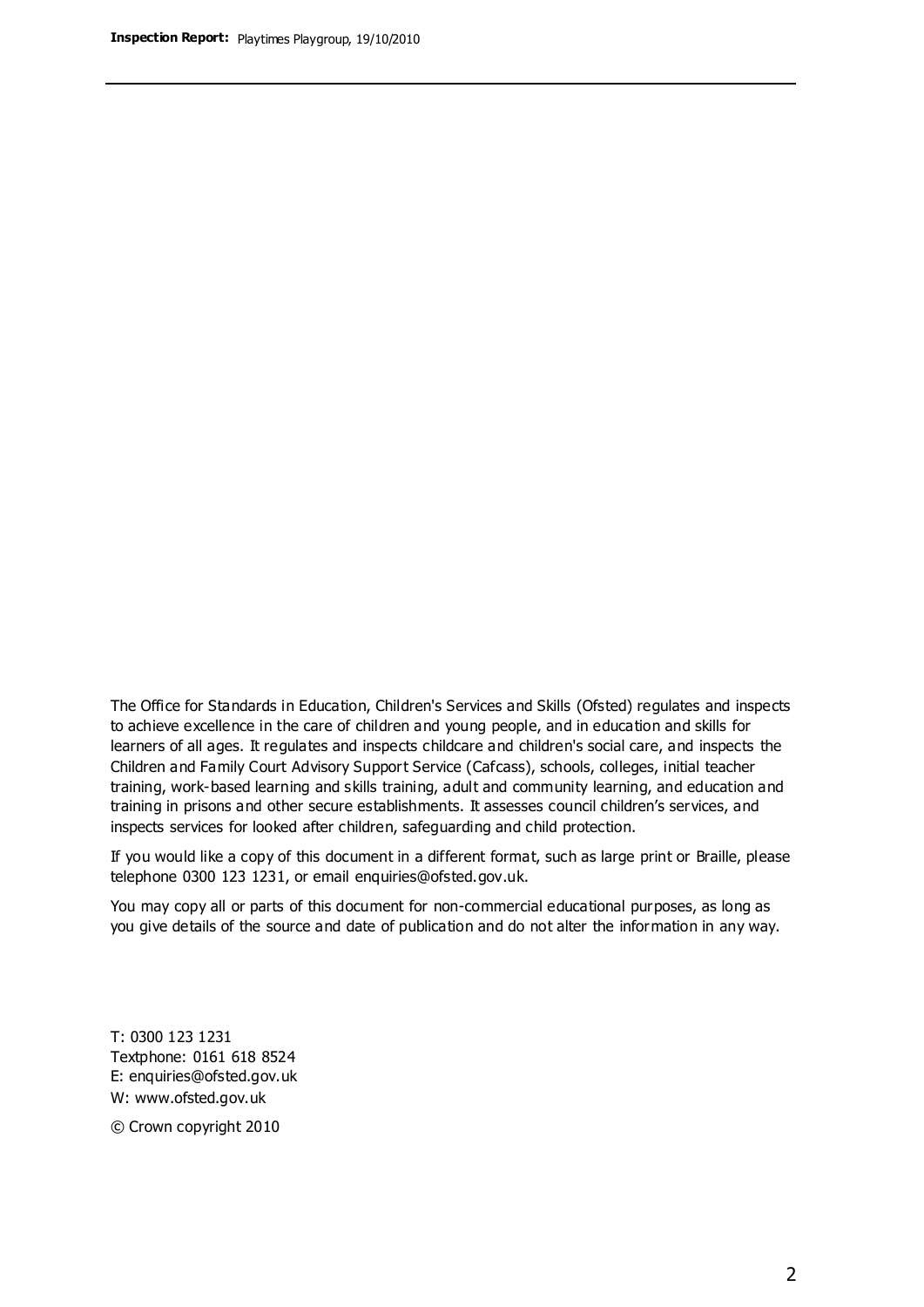## **Introduction**

This inspection was carried out by Ofsted under Sections 49 and 50 of the Childcare Act 2006 on the quality and standards of the registered early years provision. 'Early years provision' refers to provision regulated by Ofsted for children from birth to 31 August following their fifth birthday (the early years age group). The registered person must ensure that this provision complies with the statutory framework for children's learning, development and welfare, known as the *Early* Years Foundation Stage.

The provider must provide a copy of this report to all parents with children at the setting where reasonably practicable. The provider must provide a copy of the report to any other person who asks for one, but may charge a fee for this service (The Childcare (Inspection) Regulations 2008 regulations 9 and 10).

The setting also makes provision for children older than the early years age group which is registered on the voluntary and/or compulsory part(s) of the Childcare Register. This report does not include an evaluation of that provision, but a comment about compliance with the requirements of the Childcare Register is included in Annex B.

Please see our website for more information about each childcare provider. We publish inspection reports, conditions of registration and details of complaints we receive where we or the provider take action to meet the requirements of registration.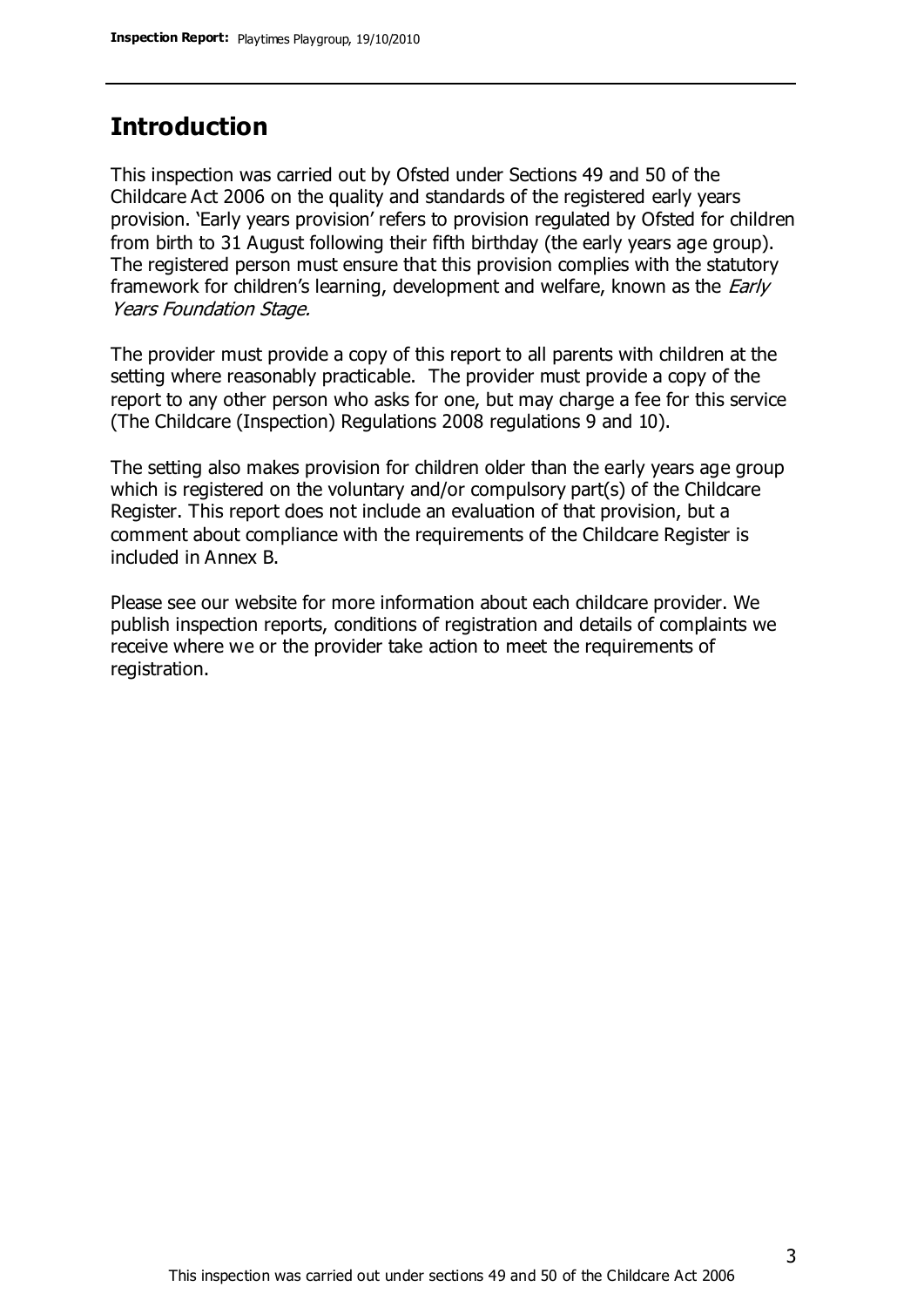# **Description of the setting**

Playtimes Playgroup registered in 2002. The provision operates from a purpose built building in Spaldwick, Huntingdon. The building access is level in all areas. Children have access to a secure outdoor play area.

The provision is open each weekday during term-time only. Sessions are offered for breakfast club from 7.30am to 9.00am, and the playgroup session from 9.00am to until 3.00 pm. An optional lunch club is incorporated with children able to attend a flexible day within the opening hours. A maximum of 25 children may attend the provision at any one time. The provision receives funding for Nursery Education. The provision is registered on the Early Years Register and on both the voluntary and compulsory parts of the Childcare Register. Children occupying these places share the same facilities as the children in the early years age range. There are currently 15 children on roll in this age range.

There are currently 26 children on roll within the early years age range. Some children attend other settings such as the early years unit of the local primary school or childminders. The setting supports children with special educational needs and/or disabilities, and children for whom English is an additional language. There are seven staff members, of whom five hold relevant childcare qualifications.

# **The overall effectiveness of the early years provision**

Overall the quality of the provision is outstanding.

Planning for the Early Years Foundation Stage is fully-focussed and child-led, supported by responsive planning covering all areas of learning. This ensures that children receive imaginative experiences that foster rapid progress in their learning and development. The staff group create a highly welcoming environment, using significantly effective safeguarding procedures and thorough risk assessments. These ensure that they have cohesive knowledge of each child's needs to ensure that every child is fully included. Partnerships with others agencies, together with those with parents and carers, are strong meeting all children's needs. The managers communicate ambition and drive, using developing self-evaluation procedures to secure purposeful continued improvement.

## **What steps need to be taken to improve provision further?**

To further improve the high quality early years provision the registered person should consider:

- developing further the use of information gathered about children's learning to enhance their good progress towards the early learning goals with particular reference to using parental input into the learning programme
- broadening understanding of reflective practice in order to confidently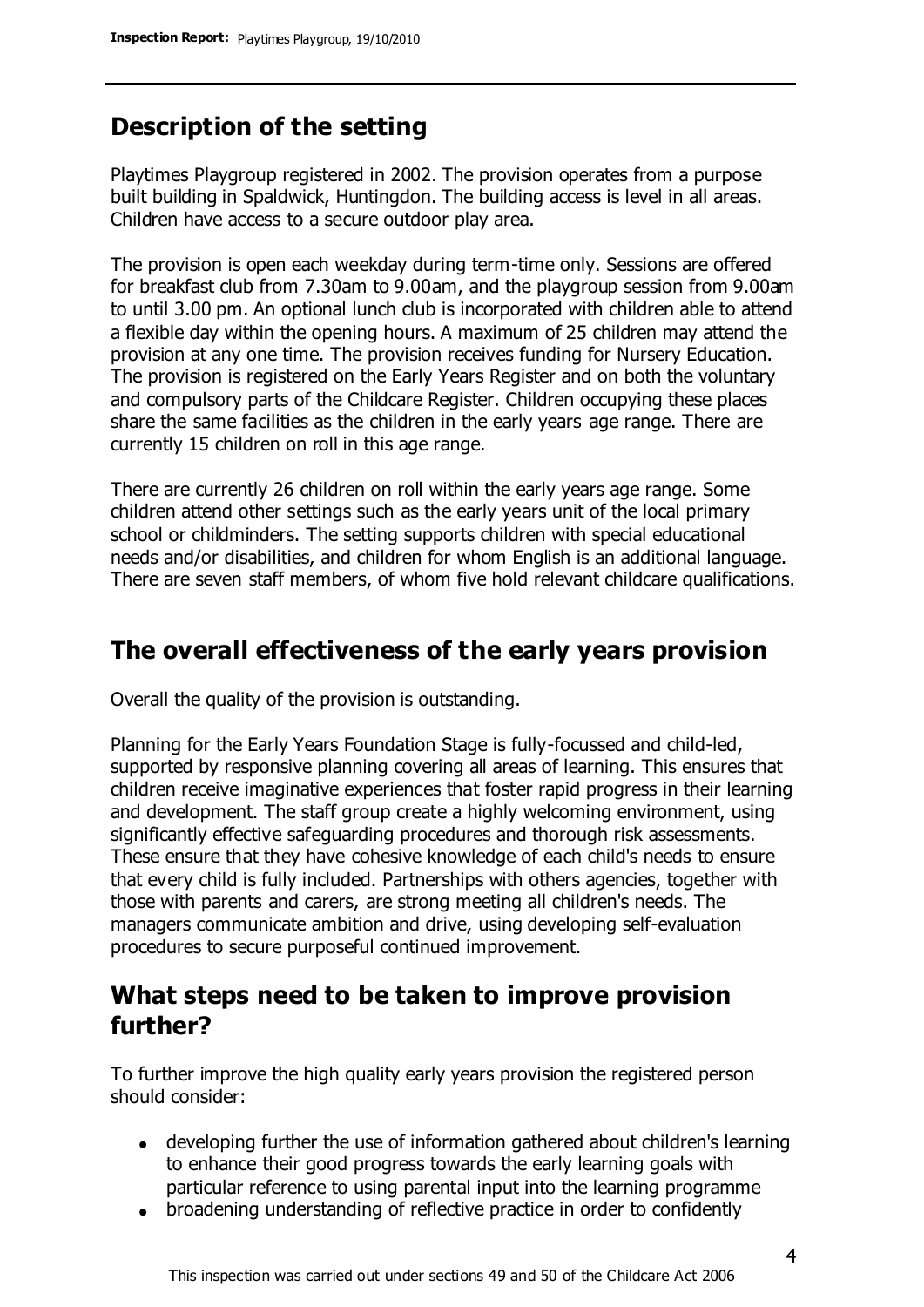identify aspects of the service that are done well, and those aspects that might be improved, so as to continue to promote good outcomes for children.

# **The effectiveness of leadership and management of the early years provision**

Comprehensive and detailed safeguarding procedures ensure that children are fully protected. Senior management and administrative support ensure that all persons required undertake the appropriate checks to safeguard children. Daily routines within the premises and staff vigilance, ensures that safeguarding procedures work at all times. Close monitoring of visitors and the inner magnetic door release support the overall security. Senior management and committee implement indepth recruitment and induction for staff to ensure that the staff group remain effective at all times. Annual appraisals and training programmes are in place to promote continued staff development. Risk assessment for the premises and outings undertaken are systematic and scrutinised to ensure their efficiency. An accident log is maintained and reviewed each month by the safety representative to identify action plans to address any recurring issues. All policies and procedures are thorough and reviewed regularly; every staff member has an input into the reviews with named responsible persons identified to ensure ongoing development. Senior management are highly enthusiastic and have clear expectations for progression. There is commitment to ongoing professional development throughout the staff group resulting in a positive impact on the care and learning provided. Self-evaluation processes are underway including quality review with input from their Cambridgeshire advisor, internal review in staff meetings and selfreview documents to show how the Early Years Foundation Stage is met. However, the process does not yet fully incorporate reflective practice in order to confidently identify aspects of the service that are done well, and those aspects that might be improved, so at to continue to promote good outcomes for children.

Children's individual learning styles are fully respected. The provision offers care for children from two-years-old to entry into school at five-years-old. Close work with parents and the organisation of the sessions allows older children to be more independent whilst younger children receive close support to guide them in making choices from the activities on offer. This ensures that every child achieves. Staff are extremely well-deployed throughout the day with children having free movement between indoors and outside initiating their own learning. The environment is highly conducive to learning, safe and well-cared for, with an excellent range of quality play provision used to achieve the planned goals. The highly inclusive systems of communication used to engage parents and carers ensure that there are consistent and productive partnerships. Methods include an informative prospectus, a website, home visits, parent feedback sheets and periodical questionnaires, as well as parent consultation evenings. However, the provision is yet to show how they incorporate parental feedback and involvement within the planned learning programme for children. Parents comment that they find the provision 'fantastic' and that they are 'more than happy'. They also comment that they find it 'more challenging for their child than other settings'. Consequently outcomes for children are excellent due to the commitment of staff,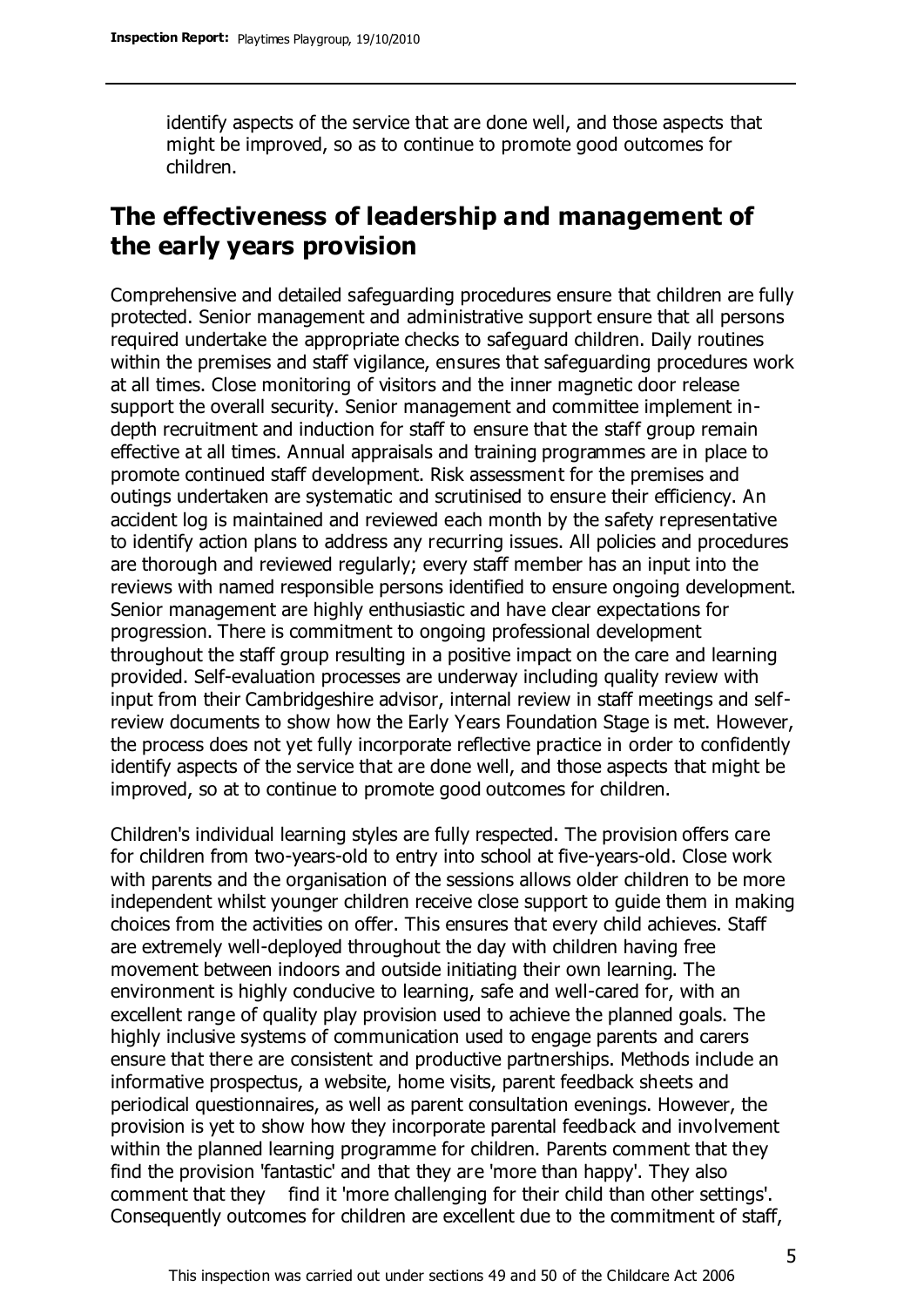close attention to children's interests and the use of resources.

The managers and staff actively promote equality and diversity and tackle unfair discrimination. They are highly committed to working in partnership with others and play a proactive role in establishing effective working relationships. They use telephone contact, face-to-face meetings and shared learning plans with other settings. The provision work closely with several other professional agencies where support for children is required. Within the provision they incorporate visual timetables and symbols, what are we doing today 'timelines', and signing to help all children to be fully involved in all areas. They show a committed and forwardthinking attitude towards the overall care for every child and make links to work cohesively. The managers and staff make the most of events and festivals to broaden children's awareness of each other's home culture. For instance, key words in other languages are learnt and shared, and they celebrate events and festivals to stimulate children's interest. The provision invite people into the group to share their culture or profession seeking to challenge stereotyping by encouraging children to view and be aware of people carrying out different roles within the community. This helps children to appreciate the local and wider society around them.

# **The quality and standards of the early years provision and outcomes for children**

Children are offered well-planned activities that help them to make rapid progress in their learning and development. Assessment through recorded observation is clear and the information gained is used proactively to identify next steps and goals in an individual plan. Progression is fully detailed and closely monitored. Children play a full and active part in the planning for the provision. For example, periodical questionnaires are used, children are asked about their favourite things such as toys and television, and children have free choice over developing the pergola in the garden into a themed area. These surveys are displayed on the 'interest fish-board' which has space for both the provision and parents to display news and events. As a result of such surveys, weekly themes such as the previous one of 'princes and princesses' and the current one of a popular character are developed. Staff are skilled in capitalising on children's emerging interest. For instance, children learn to research unfamiliar things such as looking on the internet to research a Pomelo, a fruit with which they are not familiar, and beginning to use technology. When children ask if they can place cars into the water outdoors, staff quickly support their curiosity into floating and sinking by suggesting new things to try and guiding them through thinking about why some items will or will not float. Staff make frequent close observations during all sessions using a digital camera to enhance the assessment. Children question the use of technology around them and quickly become involved in taking photographs of each other. They competently use the computer and mouse, choosing programmes and changing the discs with help. Children use remote controlled cars and robots with ease as well as exploring binoculars and magnifying glasses. They are showing the curiosity needed to explore early science and technology for future skills.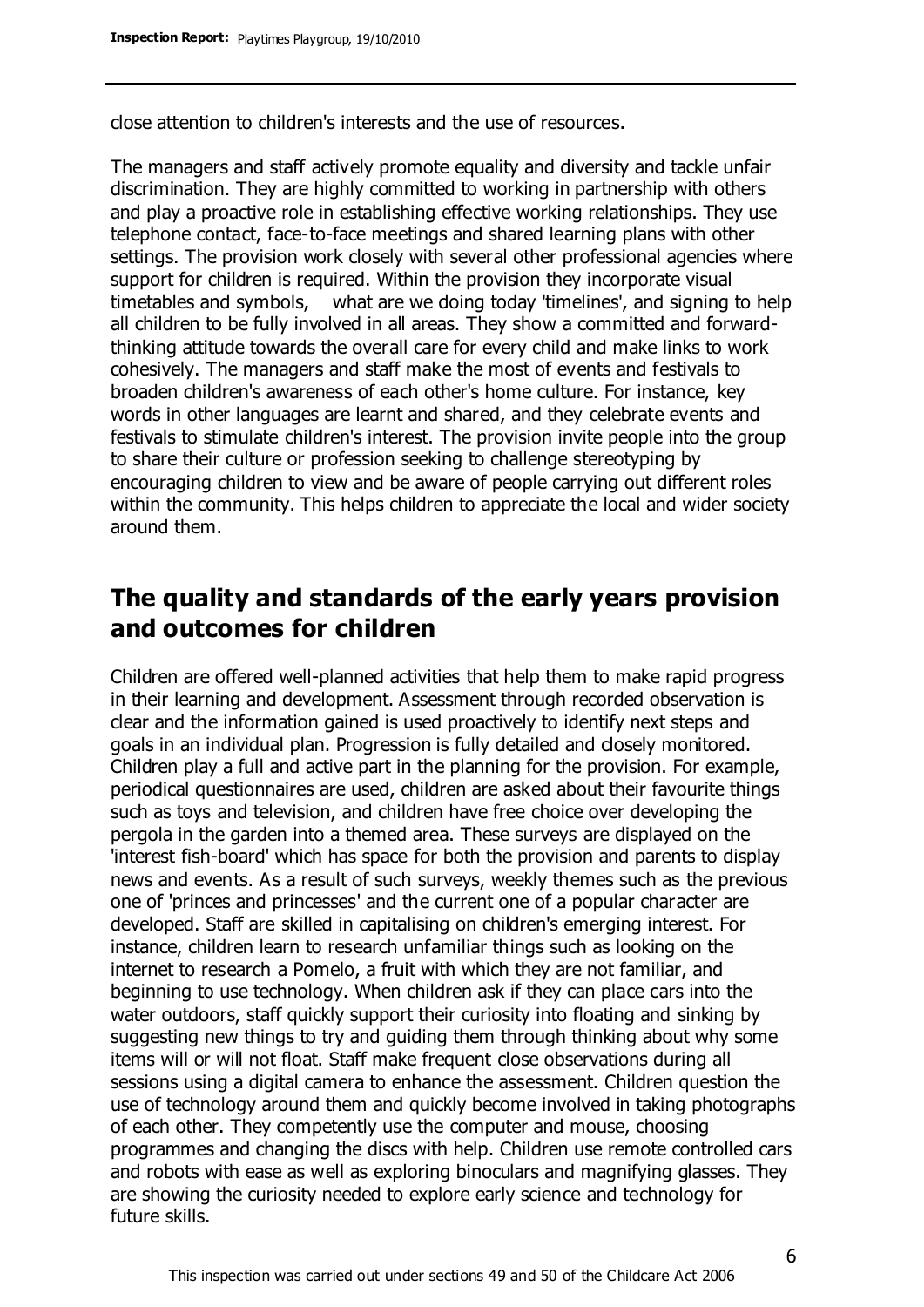Children show an avid interest in reading books and stories enjoying sharing these with each other and staff. Story sacks are used very effectively, especially with younger children, helping them to maintain concentration, anticipate endings to stories and linking actual objects to those in the text and illustrations. Story sacks are successfully used to help younger children settle into the day and make links with home. Story sacks to borrow and a shared library reading scheme foster the literacy links between the provision and home. Children use initial letters and sounds, identifying names confidently. For example, using dough and letter stamps they identify the name and sound of the letter. They have ample opportunities to begin mark-making in a variety of forms. Notebooks, diaries, labels and a huge variety of creative materials presented in labelled areas invite children to explore early writing. Children follow basic recipes when cooking, such as, during National Baking week, and show excellent recall when they describe how they make malleable dough. Children explore early tactile experiences to explore textures and materials, developing concentration skills and dexterity as they manipulate materials. This includes herbs, flour, tea and coffee as well as wet materials.

All children are physically active and have free access to the indoor and outdoor areas. Excellent facilities include natural materials such as planks, crates, logs and bricks to explore construction. Planned learning includes the use of circuits in the outdoor area, road safety works using the roadway and the zebra crossing around the garden, and the exploration of the natural world and insects. Children enjoy digging in the free garden plot as well as beginning to understand the cycle of growth. For example, they plant seeds including mange tout, tomatoes, potatoes, herbs, strawberries and sunflowers. They help to care for the growing plants, later harvesting them and preparing them to enjoy with snacks. Children gather the seeds from sunflowers to begin the process once more. Children make links between foods and health when enjoying cooking activities and snacks. They confidently tell adults about washing their hands with soap to remove germs before preparing or eating foods. They also know that most fruits need washing but that some, such as, bananas, need no washing as their skin protects the fruit inside. Incidental opportunities maximised by staff are incorporated into daily routines. For instance, when enjoying a snack children count the number of pieces of fruit needed to allow one piece each and calculate how many need to be taken away to leave the correct amount. They are able to make simple calculations to add and subtract. Children spontaneously use their knowledge during daily activities. For example, they say please and thank you, with little prompting, many children confidently saying thank you in French, Chinese, Spanish, German or Slovakian. They thoroughly enjoy discussing the different languages and know that some children within the group, or their parents, speak these languages.

Children play an active role in safety within the provision. They take part in regular evacuation routines and use high visibility tabards and walking rings to hold when on outings. Listening walks are completed regularly with children observing and recording what they see and hear around them. Children also carry out risk assessments in the premises using charts with picture and text to check basic hazards within indoor and outdoor areas. This exceptionally good practice helps children to fully understand their own safety. Children are developing excellent social awareness through a range of methods and fully exploring environmental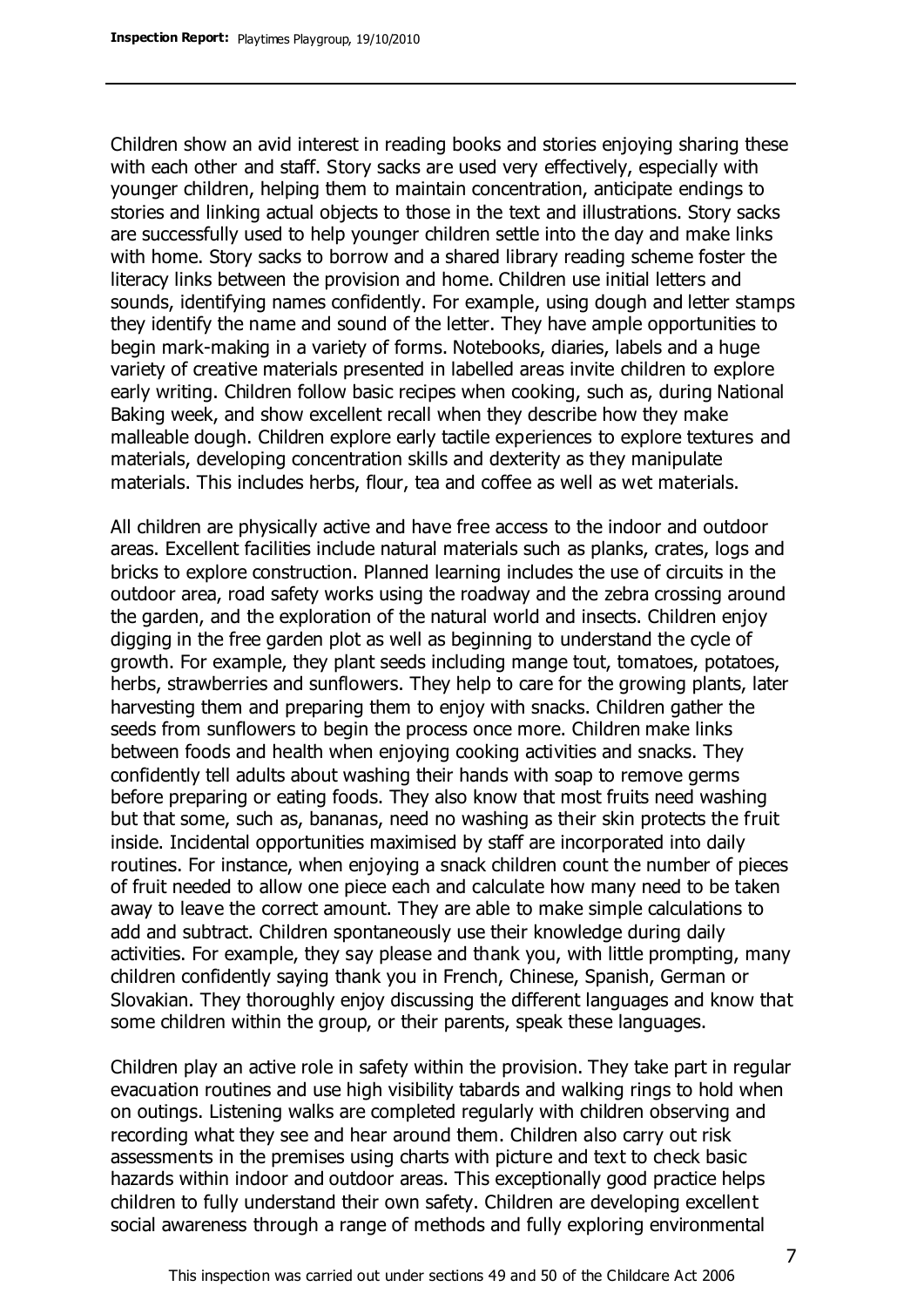issues learning about sustainability. They independently work out rules for sharing, and fetch and use timers to take turns. They enjoy using the 'tidy up tree' which displays 'leaves' for children who are especially helpful. Project works focussed on the care for new equipment and items brought from home supports the development of care for the possessions of others. Children use recycling bins each day, use the 'ragbag' scheme collecting fabric and textiles from home, and gather items into shoe boxes to take part in the charity scheme. Children are clearly learning the skills and attitudes necessary for future learning and taking their places as part of the community.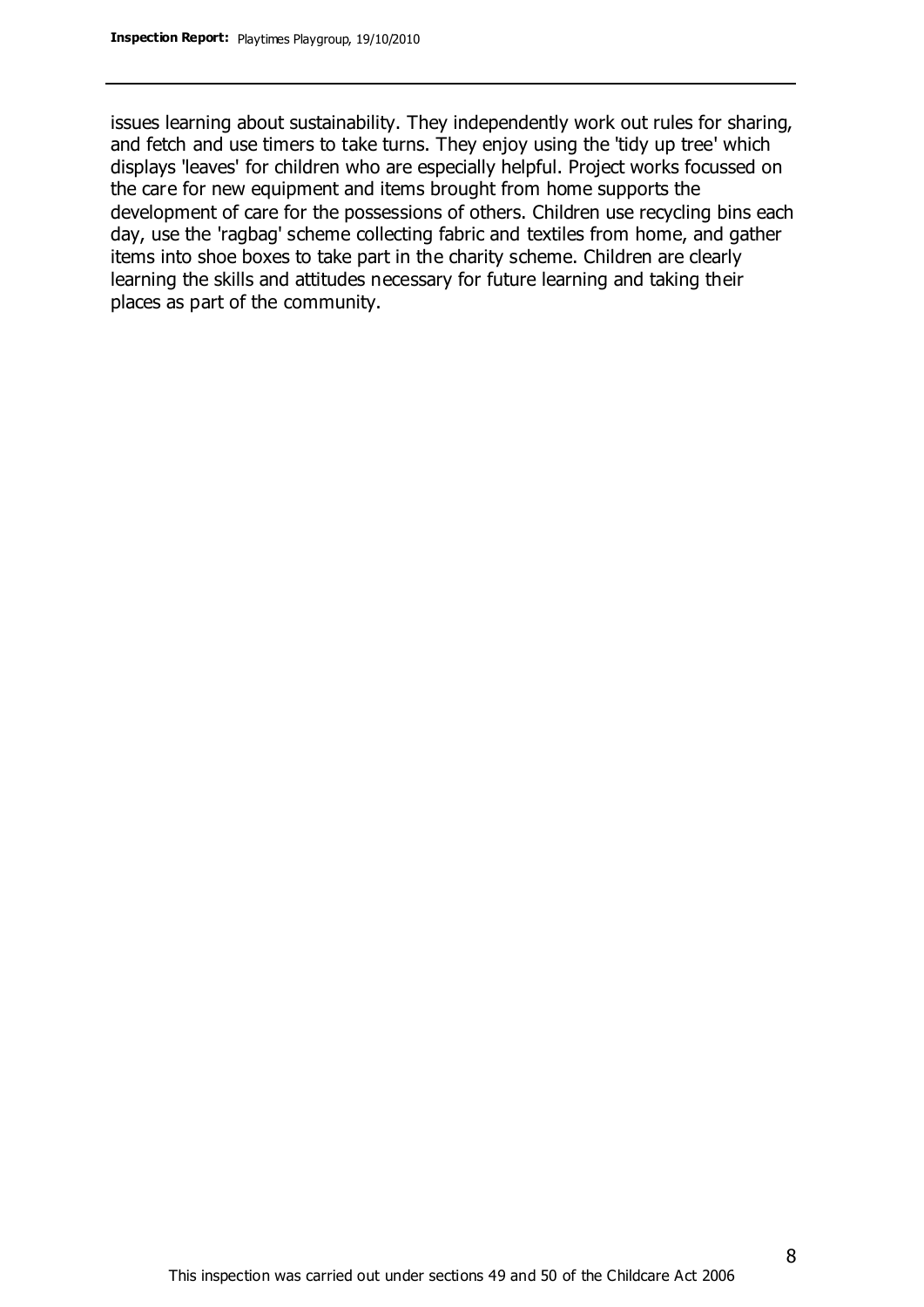# **Annex A: record of inspection judgements**

#### **The key inspection judgements and what they mean**

Grade 1 is Outstanding: this aspect of the provision is of exceptionally high quality Grade 2 is Good: this aspect of the provision is strong Grade 3 is Satisfactory: this aspect of the provision is sound Grade 4 is Inadequate: this aspect of the provision is not good enough

### **The overall effectiveness of the early years provision**

| How well does the setting meet the needs of the<br>children in the Early Years Foundation Stage? |  |
|--------------------------------------------------------------------------------------------------|--|
| The capacity of the provision to maintain continuous                                             |  |
| improvement                                                                                      |  |

### **The effectiveness of leadership and management of the early years provision**

| The effectiveness of leadership and management of the             |  |
|-------------------------------------------------------------------|--|
| <b>Early Years Foundation Stage</b>                               |  |
| The effectiveness of leadership and management in embedding       |  |
| ambition and driving improvement                                  |  |
| The effectiveness with which the setting deploys resources        |  |
| The effectiveness with which the setting promotes equality and    |  |
| diversity                                                         |  |
| The effectiveness of safeguarding                                 |  |
| The effectiveness of the setting's self-evaluation, including the |  |
| steps taken to promote improvement                                |  |
| The effectiveness of partnerships                                 |  |
| The effectiveness of the setting's engagement with parents and    |  |
| carers                                                            |  |

## **The quality of the provision in the Early Years Foundation Stage**

The quality of the provision in the Early Years Foundation Stage | 1

## **Outcomes for children in the Early Years Foundation Stage**

| <b>Outcomes for children in the Early Years Foundation</b>    |  |
|---------------------------------------------------------------|--|
| <b>Stage</b>                                                  |  |
| The extent to which children achieve and enjoy their learning |  |
| The extent to which children feel safe                        |  |
| The extent to which children adopt healthy lifestyles         |  |
| The extent to which children make a positive contribution     |  |
| The extent to which children develop skills for the future    |  |

Any complaints about the inspection or report should be made following the procedures set out in the guidance available from Ofsted's website: www.ofsted.gov.uk